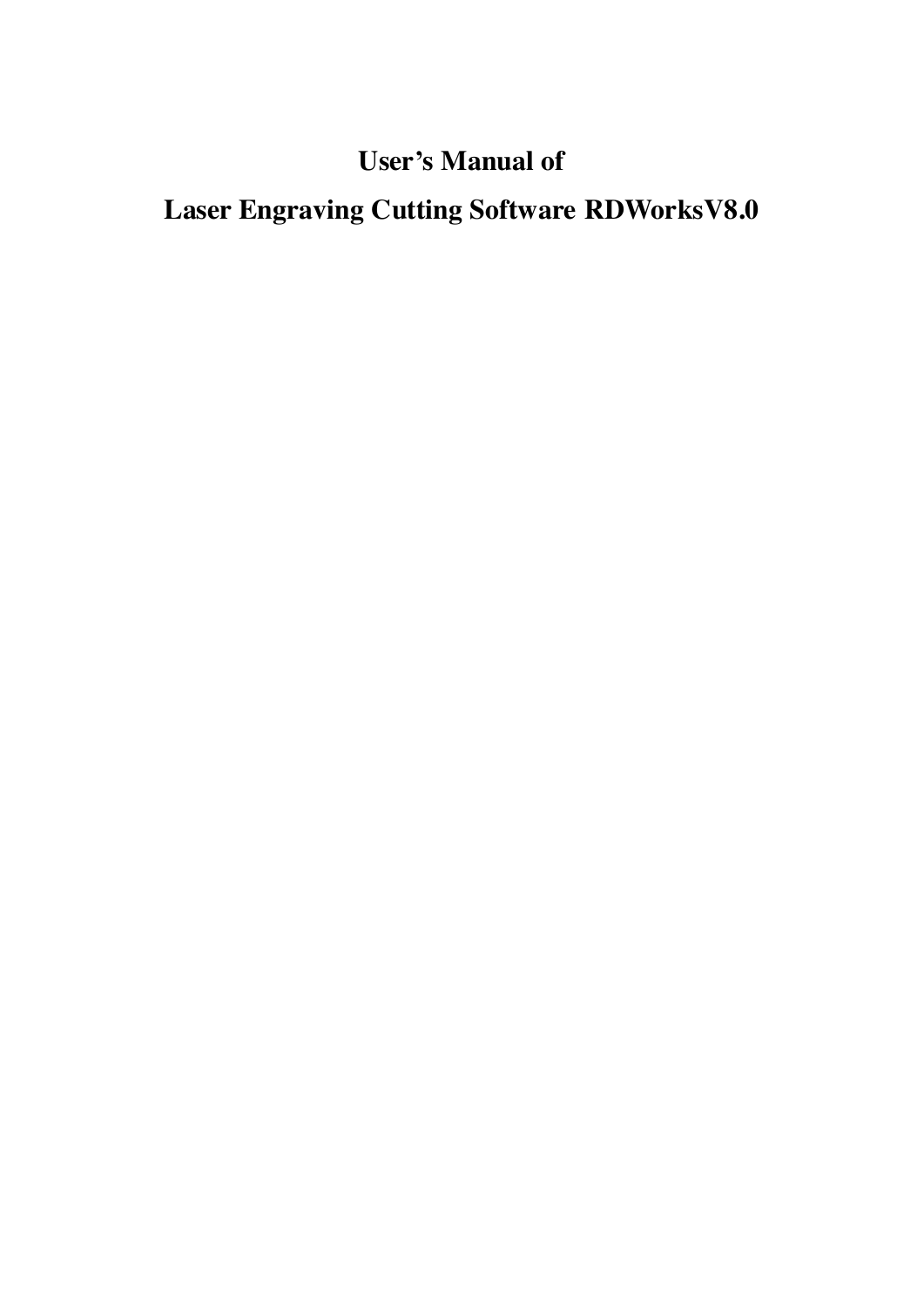## **Chapter 1 Software installation**

#### **1.1 Install steps**

(1) Double-click the RDWorksV8Setup.exe under the installation directory, the following dialog box appears:



(2) Click【Install】,when extract copy is to be completed, the installation main interface appears:

| Welcome to use                                           |
|----------------------------------------------------------|
| Install USB driver<br>Unistall USB                       |
| Language: English<br>Type: RDWorks                       |
| Locate install path<br>Pen drawing lines<br>Plug RDWorks |
| Install<br>Exit                                          |

#### **1.2 Installation settings**

The installer can choose different installation content.

- 1> Install/Uninstall USB driver , reference《Install USB driver》
- 2> According to the different customer application needs and the habit of using to
- select the type of software
	- a. Stand-alone software RDWorks.
	- b. The software that plug-ins to CorelDraw. Support the version from Coreldraw11 to X5.
	- c. The software that plug-ins to AutoCad. Support the version from 2004 to 2010.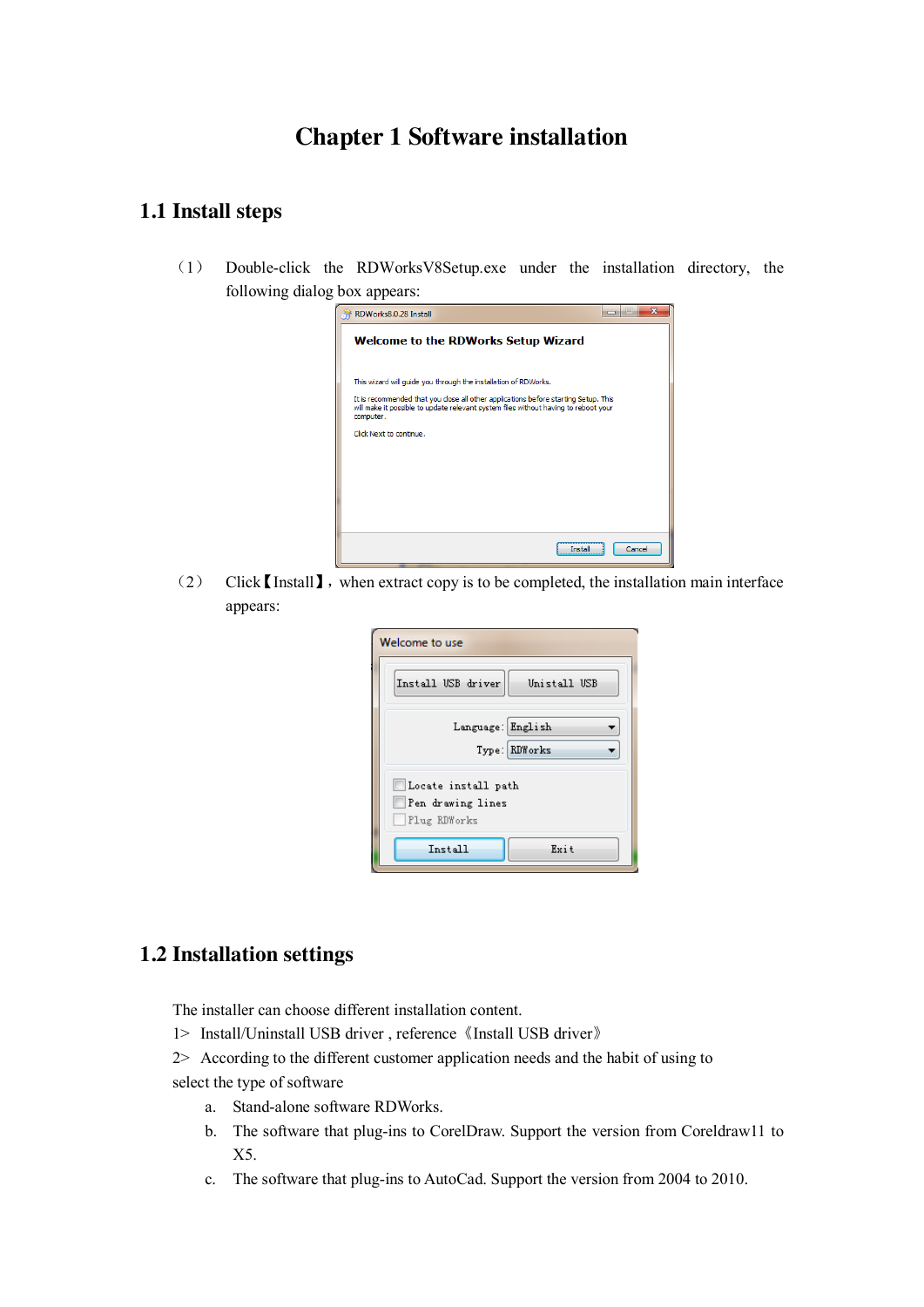3> Choose a different installation languages

At present, it support Simplified Chinese, Traditional Chinese, English and the custom language type.

4> Select the software matches the motherboard

The software can support three kind of motherboards:RD-6442G.

So, please choose the corresponding software with motherboard. Otherwise, it does not work.

5> Locate install path

When install the LaserWork, default install path is "C:\", for change the install path, check this option.

When install the plug software RDPlug, under normal circumstances, the install program will locate to the target software automatically. If the installer does not locate to the target software automatically, you need to check this option, and locate to the target software manually.

6> Pen drawing lines

This option is only applicable to a particular machine, which has the function of the chalk line, ordinary machines do not need to check this.

7> Plug RDWorks

The installer default install a special plug-ins RDPlug, if the users are more accustomed to using RDWorks program ,can check this.

8> Demo version installation

According to the type of software installation, the installation language, the choice of motherboard generate different versions of the DEMO Software.

#### **1.3 Installation**

Choose the type of software, installation language and the appropriate motherboard. Click 【**Install**】to install the software. After installation is complete, the following dialog box appears to prompt the user that the software has been installed successfully.



#### **1.4 Exit**

After installing the installation needed. Click **[Exit]** to end the installation process. Because of the possible need to use several installation, so the installation dialog does not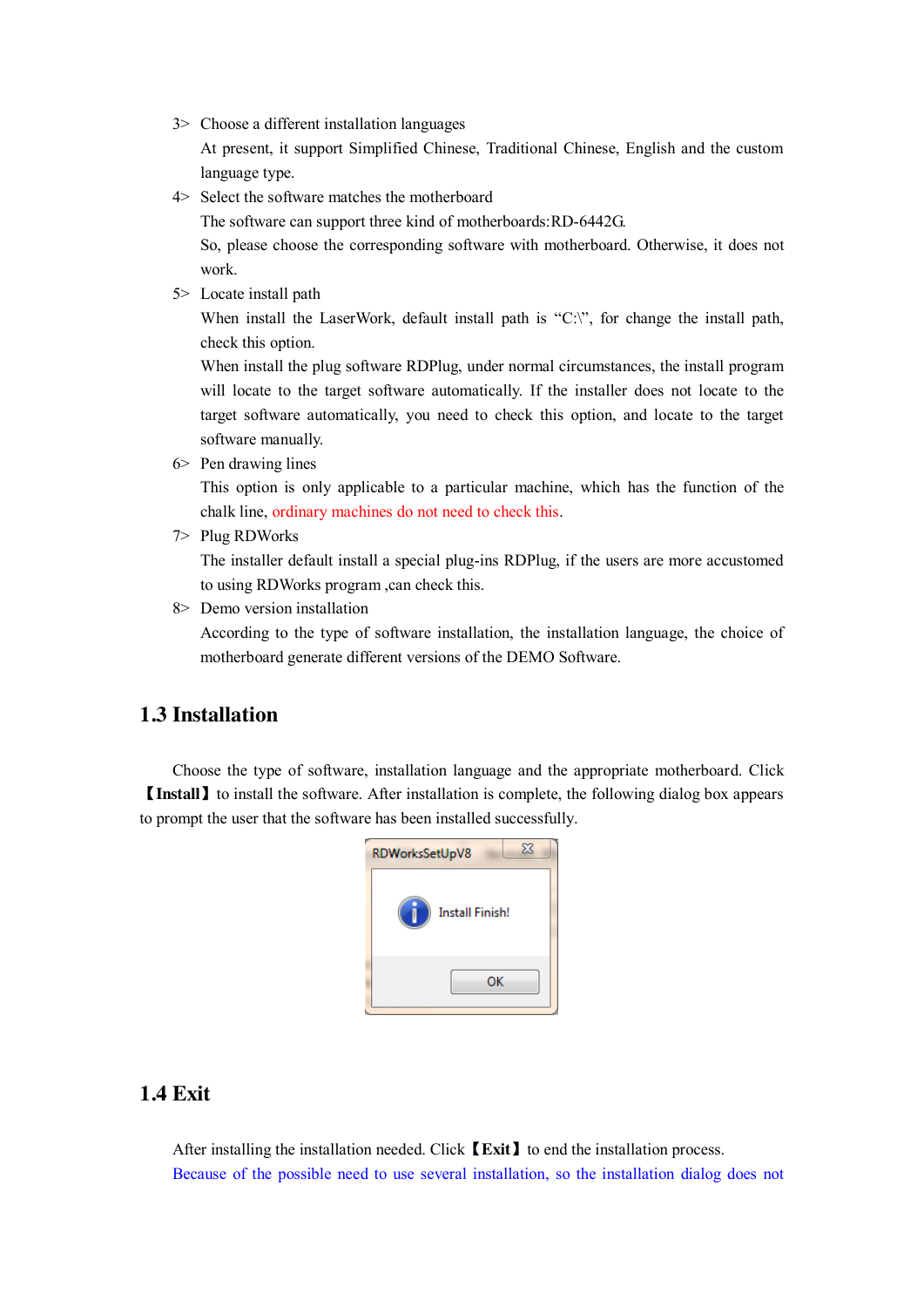automatically exit, until users click button【**Exit**】.

#### **1.5 Other matters**

1> Before installing the plug-in software, the software that has been articulated should be shut down. After installation, restart the software.

2> The regular version and the DEMO version of the plug-in software is covered by each other.

3> In the default installation path, the normal version and the DEMO version of the independent software and different types of independent software motherboard with each other.

 For the same time to install two versions, select the【**Locate install path**】.The regular version and the Demo version should be installed in the different location.

 In addition, need to the appropriate software installation location, manually add a desktop shortcut for the software.

4> Modify the information of manufacturers

In the package, in addition to RDWorksV8, there are four text files.

Info\_Sche、Info\_Tche、Info\_En、Info\_Other, the four files correspond to the software information of manufacturers that be displayed in Simplified Chinese, Traditional Chinese, English and the custom language. If the four text is modified, manufacturer information also will be installed when the program was installed.

Open the text that should be modify, an example in Simplified Chinese:

 $0 =$  Company Name:

 $1 = ...$  (Fill in company name here)

And so on, the company information in other languages is the same set.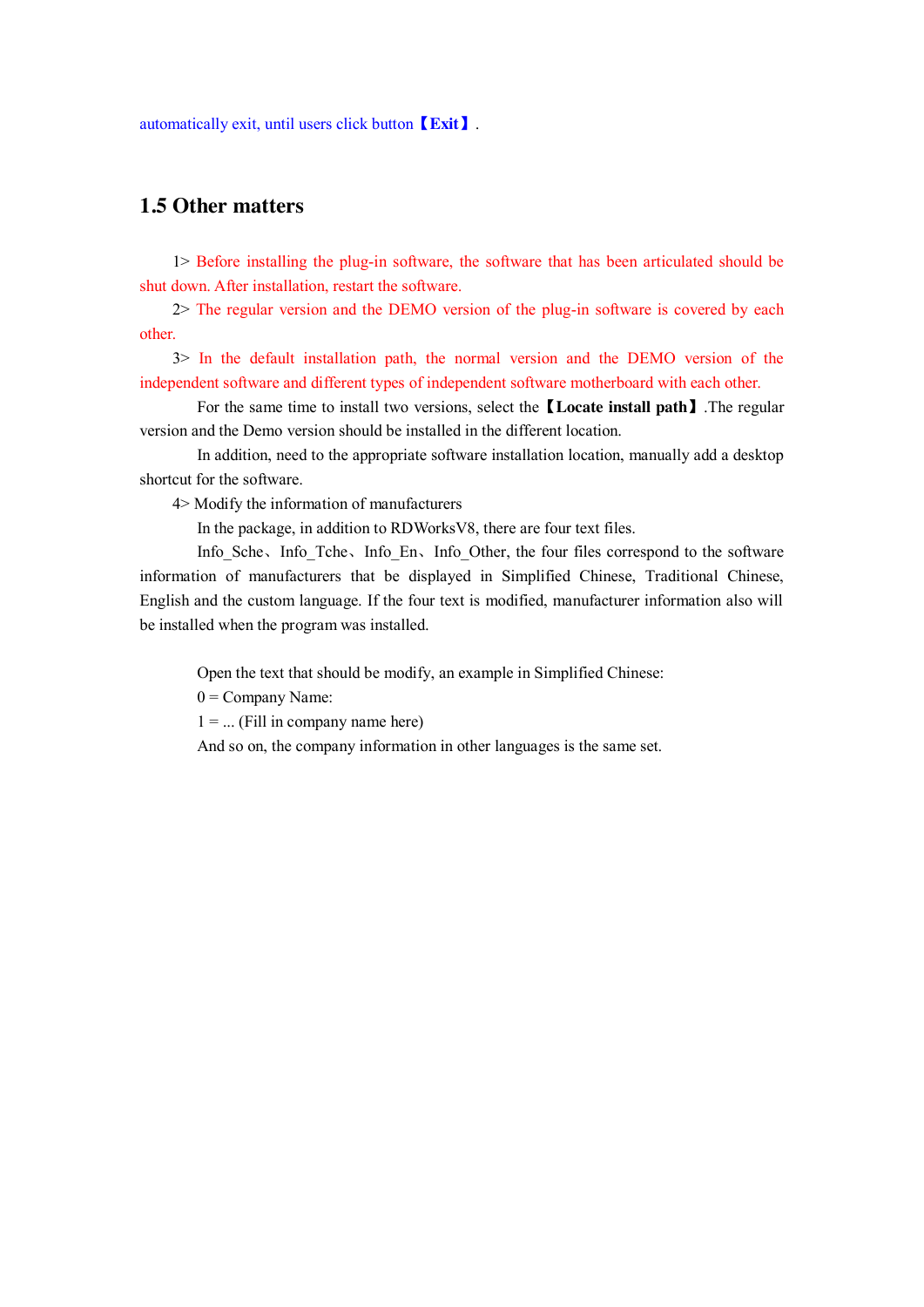## **Chapter 2 The plug-in of CorelDraw installed**

Plug-in software support the version from CorelDraw11 to X5, but some simplified versions of CorelDraw is not supported. Here to the installation of CorelDraw12 as an example to introduce the installation process of plug-in software. If not specified, it is referring to CorelDraw12.



Select 【Tools】->【Option】

| Options                                                                                                                                                                                                                                                                                                                             |                                                                                                 |                                                    |                                                                                                                                                                                                                                                                                                                                                                                                                                                                                                                                                                                     | $\Sigma$ |                        |
|-------------------------------------------------------------------------------------------------------------------------------------------------------------------------------------------------------------------------------------------------------------------------------------------------------------------------------------|-------------------------------------------------------------------------------------------------|----------------------------------------------------|-------------------------------------------------------------------------------------------------------------------------------------------------------------------------------------------------------------------------------------------------------------------------------------------------------------------------------------------------------------------------------------------------------------------------------------------------------------------------------------------------------------------------------------------------------------------------------------|----------|------------------------|
| □ Workspace<br>General<br><b>Display</b><br>- Fdit<br>-Snap to Objects<br>-- Dynamic Guides<br>- Warnings<br>- VBA<br>-Save<br>-- PowerTRACE<br>- Plug-Ins<br>F Text<br>F Toolbox<br><b>E</b> -Customization<br>Command Bars<br>- Commands<br>Color Palette<br>Application<br><b>E-Document</b><br>F Global<br>m.<br>$\overline{a}$ | <b>VBA</b><br>Security<br>Security Options<br>Trust all installed GMS modules<br>Delay Load VBA | Security<br>Security Level<br>macros.<br>vou open. | <b>Trusted Publishers</b><br>Very High. Only macros installed in trusted locations will be allowed<br>to run. All other signed and unsigned macros are disabled.<br>High. Only signed macros from trusted sources will be allowed to<br>run. Unsigned macros are automatically disabled.<br><sup>O</sup> Medium. You can choose whether or not to run potentially unsafe<br>Low (not recommended). You are not protected from potentially<br>unsafe macros. Use this setting only if you have virus scanning<br>software installed, or you have checked the safety of all documents | OK       | $\mathbf{x}$<br>Cancel |
|                                                                                                                                                                                                                                                                                                                                     |                                                                                                 | OK                                                 | Help<br>Cancel                                                                                                                                                                                                                                                                                                                                                                                                                                                                                                                                                                      |          |                        |

In the pop-up dialog box, select VBA, on the right do not check the "delay load VBA", then OK, and exit the application CorelDraw.

Run the program of installation, choose "Type" to "CorelDraw Laser", then click 【Install】.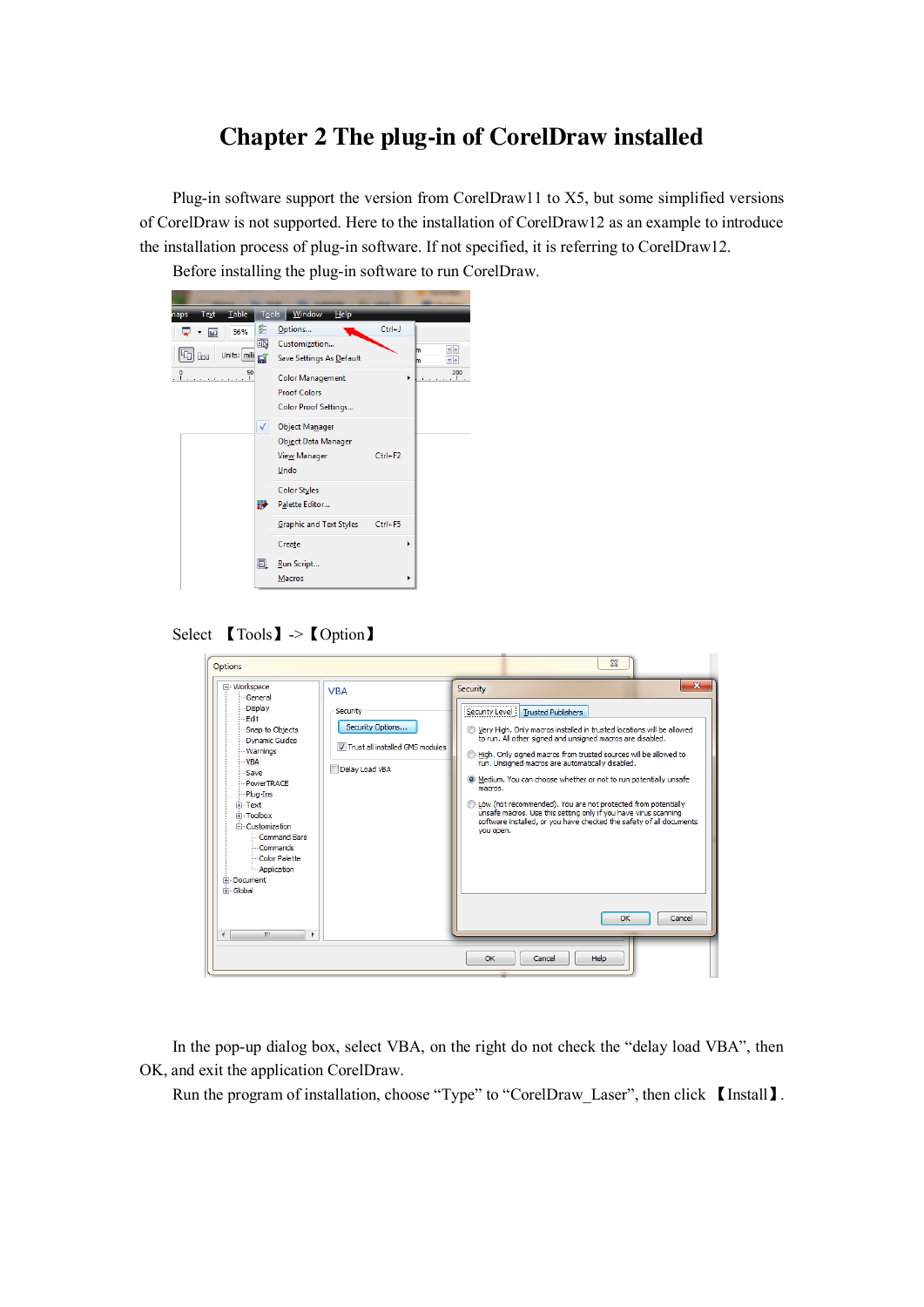| Welcome to use                                           |  |  |  |
|----------------------------------------------------------|--|--|--|
| Install USB driver<br>Unistall USB                       |  |  |  |
| Language: English<br>Type: CorelDraw Laser               |  |  |  |
| Locate install path<br>Pen drawing lines<br>Plug RDWorks |  |  |  |
| Exit<br>Install                                          |  |  |  |

The installer will automatically install the plug-in software to the all versions of CorelDraw RDCAM that are installed on the operating system and pop-up dialog box.



For some versions of CorelDraw (such as green version) may not automatically navigate to the locate where the CorelDraw is installed on. Only need to check "Locate install path" on the installation software, and then manually browse to navigate the folder location to the root of CorelDraw software where the plug-in program should be installed on.

Exit the installation program, and run CorelDraw.



If the button does not appear, you should select  $\Box$  Tools  $\Box$  ->  $\Box$  Option  $\Box$  in the menu.

| Options                                                                                                                                                                                                                                                                                                   |                                                                                                                                                                                                                                                                                                    | $\mathbf{x}$                                                                                                                                                                              |
|-----------------------------------------------------------------------------------------------------------------------------------------------------------------------------------------------------------------------------------------------------------------------------------------------------------|----------------------------------------------------------------------------------------------------------------------------------------------------------------------------------------------------------------------------------------------------------------------------------------------------|-------------------------------------------------------------------------------------------------------------------------------------------------------------------------------------------|
| □ Workspace<br>- General<br>- Display<br>- Fdit<br>Snap to Objects<br>- Dynamic Guides<br>- Warnings<br>- VBA<br>$-$ Save<br>PowerTRACE<br>-Plug-Ins<br>Fi-Text<br><b>E</b> -Toolbox<br>□ Customization<br>- Command Bars<br>Commands<br>Color Palette<br>- Application<br><b>E-Document</b><br>Fi-Global | <b>Command Bars</b><br>Menu Bar<br>Context Menu<br>$\triangledown$ Status Bar<br>$\nabla$ Standard<br>Property Bar<br>$\triangledown$ Toolbox<br>Text<br><b>Zoom</b><br>Internet<br><b>Print Merge</b><br>Transform<br>Macros<br>RLaserCut6.0<br>PH LaserCut<br>RDWorksV8.0<br><b>New</b><br>Reset | Size<br>Border:<br>Button:<br>$\frac{\Lambda}{\nu}$<br>$\overline{2}$<br>Small<br>Default Button Appearance<br>Default<br>Other<br>Show title when toolbar is floating<br>U Lock Toolbars |
|                                                                                                                                                                                                                                                                                                           |                                                                                                                                                                                                                                                                                                    | OK<br>Cancel<br>Help                                                                                                                                                                      |

On the left select the "command bar" and then check "RDWorksV8.0", and select "OK".



this tool bar will appear in the software, select the first button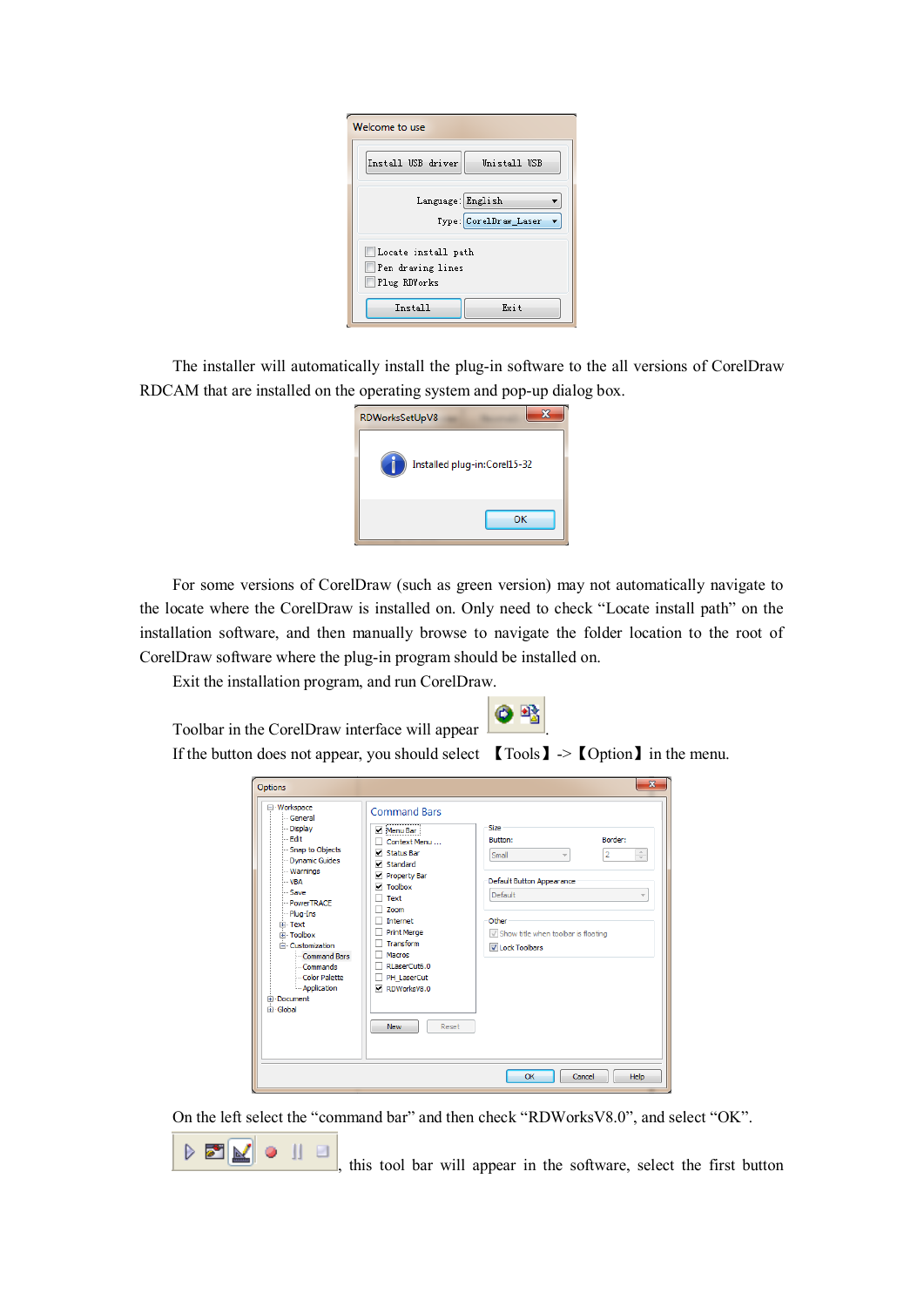If the toolbar does not appear, reinstall the software CorelDraw.

| <b>Run Macro</b>                                                                          | $\mathbf{x}$                          |
|-------------------------------------------------------------------------------------------|---------------------------------------|
| Macro name:<br>RDWorksV8. UserInit<br>RDWorksV8. ImportDstFile<br>RDWorksV8. LaserWorking | <b>Bun</b><br>Cancel                  |
| RDWorksV8. UserInit                                                                       | Step Into<br>Edit<br>Create<br>Delete |
| Macros in:<br>GlobalMacros (RDWorks15V8.gms)<br>Description:<br>土                         |                                       |

In the "macro location" select "GlobalMacros(Rlaser15V8.gms)". And the "Macro name" choose the RlaserV8.UserInit. And then "Run".

 $\triangleright$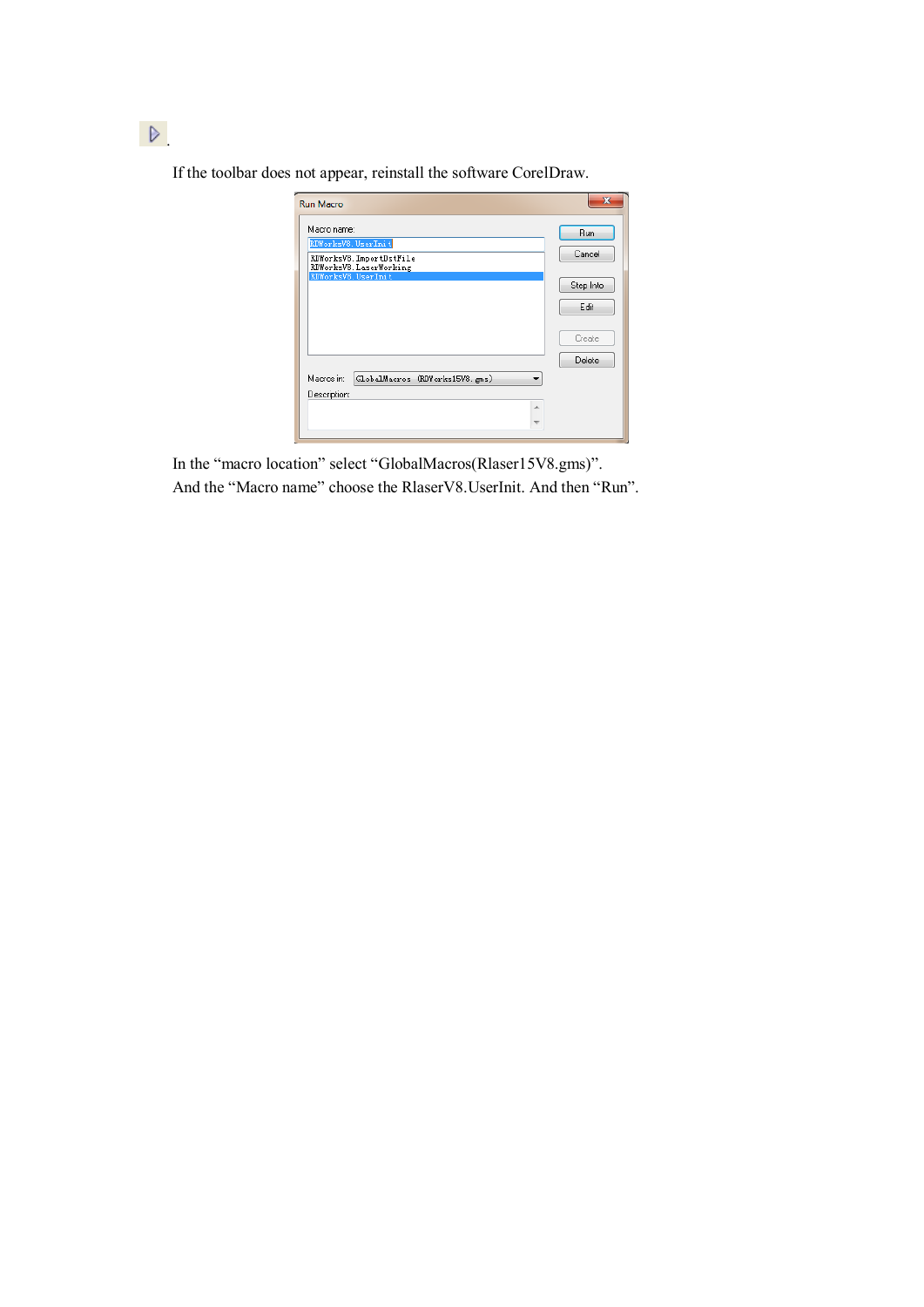### **Chapter 3 The plug-in of AutoCad installed**

AutoCad plug-ins can be used to AutoCad2004-2010 non-simplified version. Here to the installation of AutoCad2004 as an example to introduce the installation process of plug-in. If not specified, it is referring to AutoCad2004. Close all running AutoCad programs before AutoCad plug-in installed.

Run Setup. Select "AutoCad Laser" as The "Type", and then click 【Install】.

| <b>Velcome</b> to use                                                      |                 |  |  |  |
|----------------------------------------------------------------------------|-----------------|--|--|--|
| Install USB driver                                                         | Unistall USB    |  |  |  |
| Type:                                                                      | AutoCAD_Laser   |  |  |  |
| Language:                                                                  | English         |  |  |  |
| Mainboard:                                                                 | RDLC320/RDC633X |  |  |  |
| Locate install path<br>Pen drawing lines<br>Plug LaserWork<br>Demo version |                 |  |  |  |
| Install                                                                    | Exit            |  |  |  |

Setup will automatically install the RDCAM plug-in software to all versions of AutoCad that were installed on the operating system and pop-up dialog box.

| <b>RLaserSetUpV6</b> |  |
|----------------------|--|
| Install Finish!      |  |
|                      |  |

For some vesions of AutoCad(such as green version) may not navigate to the locate where the AutoCad was installed on. Only need to check "Locate install path" on the installation software, and then manually browse to navigate the folder location to the root of AutoCad software where the plug-in program should be installed on.

Exit the installation program, and run AutoCad.

Toolbar interface in AutoCad will appear

If the button does not appear, select  $\Box$  Tools  $\Box$   $\Box$   $\Diamond$  Macro $\Box$  (A)- $\Diamond$ Macro(M) in the menu.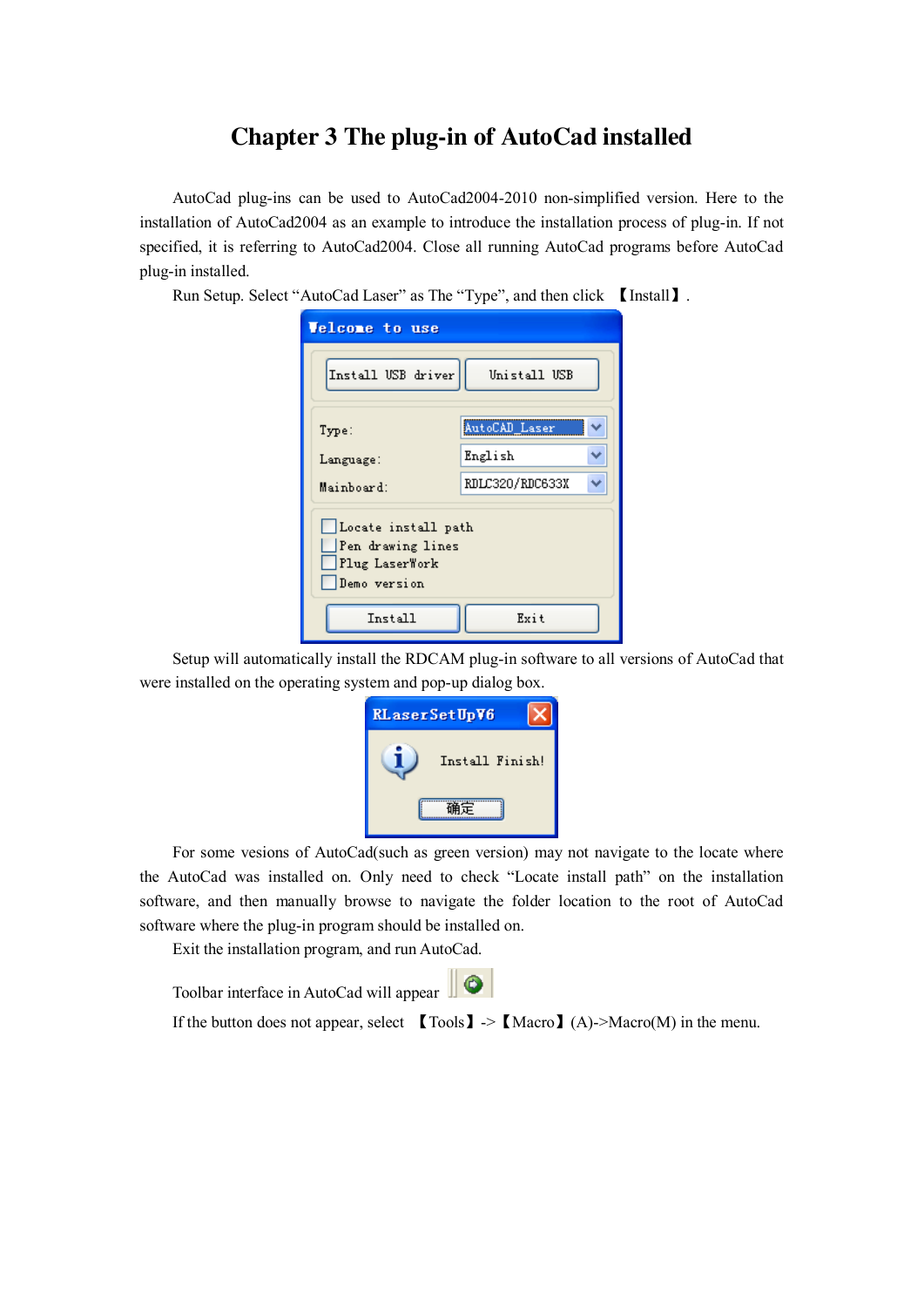| 工具(T) 绘图(D) 标注(M)                                                                                                                     | 修改 (M)<br>模切板切割 (g)<br>帮助(H)<br>窗口(\\)                            |
|---------------------------------------------------------------------------------------------------------------------------------------|-------------------------------------------------------------------|
| Autodesk 网站(A)<br>CAD 标准(S)                                                                                                           | $IS0-25$<br>$A\!\!\!\!\!\!\!/\,\varrho$ Standard<br>$\frac{2}{3}$ |
| 拼写检查 (E)<br>快速选择 (K).                                                                                                                 | 随层<br>۵                                                           |
| 显示顺序 (0)<br>查询(g)                                                                                                                     |                                                                   |
| 属性提取 (½)<br>对象特性管理器 (I)  Ctrl+1<br>设计中心 (6)<br>$Ctr1+2$<br>工具选项板窗口 (P)<br>$Ctr1+3$<br>数据库连接 (I)<br>$Ctr1+6$<br>加载应用程序 (L).<br>运行脚本(B) |                                                                   |
| 宏国                                                                                                                                    | 宏 MD<br>Alt+F8                                                    |
| AutoLISP(S)                                                                                                                           | 加载工程 ①.<br>VBA 管理器 ( <u>V</u> )                                   |
| 显示图像 (Y)<br>命名 UCS(U)                                                                                                                 | Visual Basic 编辑器(B)<br>A1t+F11                                    |

If you can not find it in the menu, it is because the version of AutoCad may not support the plug-in. Pleast re-install a full version of AutoCad.

| 藤宏                                                                                                                   |            |
|----------------------------------------------------------------------------------------------------------------------|------------|
| 宏名称(M):                                                                                                              |            |
| C:\Program Files\AutoCAD 2004\acad.dvb!LaserV6.LaserInit                                                             | 运行(B)      |
| C:\Program_Files\AutoCAD_2004\acad.dvb!LaserV6.LaserIni{<br>C:\Program_Files\AutoCAD_2004\acad.dvb!LaserV6.LaserRunn | 关闭         |
|                                                                                                                      | 帮助(H)      |
|                                                                                                                      |            |
|                                                                                                                      | 逐语句(S)     |
|                                                                                                                      | 编辑(E)      |
|                                                                                                                      |            |
|                                                                                                                      | 创建(C)      |
|                                                                                                                      | 删除(D)      |
| $\left\vert \left\langle \right\vert \right\vert$<br><b>TITL</b><br>>                                                | VBA 管理器(Y) |
| 宏位置(A):<br>所有活动图形和工程                                                                                                 | 选项 (0)     |
| 说明(D):                                                                                                               |            |
|                                                                                                                      |            |
|                                                                                                                      |            |
|                                                                                                                      |            |

In the pop-up dialog box, select LaserInit, and run.

The plug-in toolbar can occur if you select this option, but when you close AutoCad and then open the AutoCad software again. But also do not see the toolbar. Then it is possible that your computer is infected with a virus. You must manually to define the boot loader works of AutoCad, or you can re-check for viruses or reinstall the operating system and AutoCad software.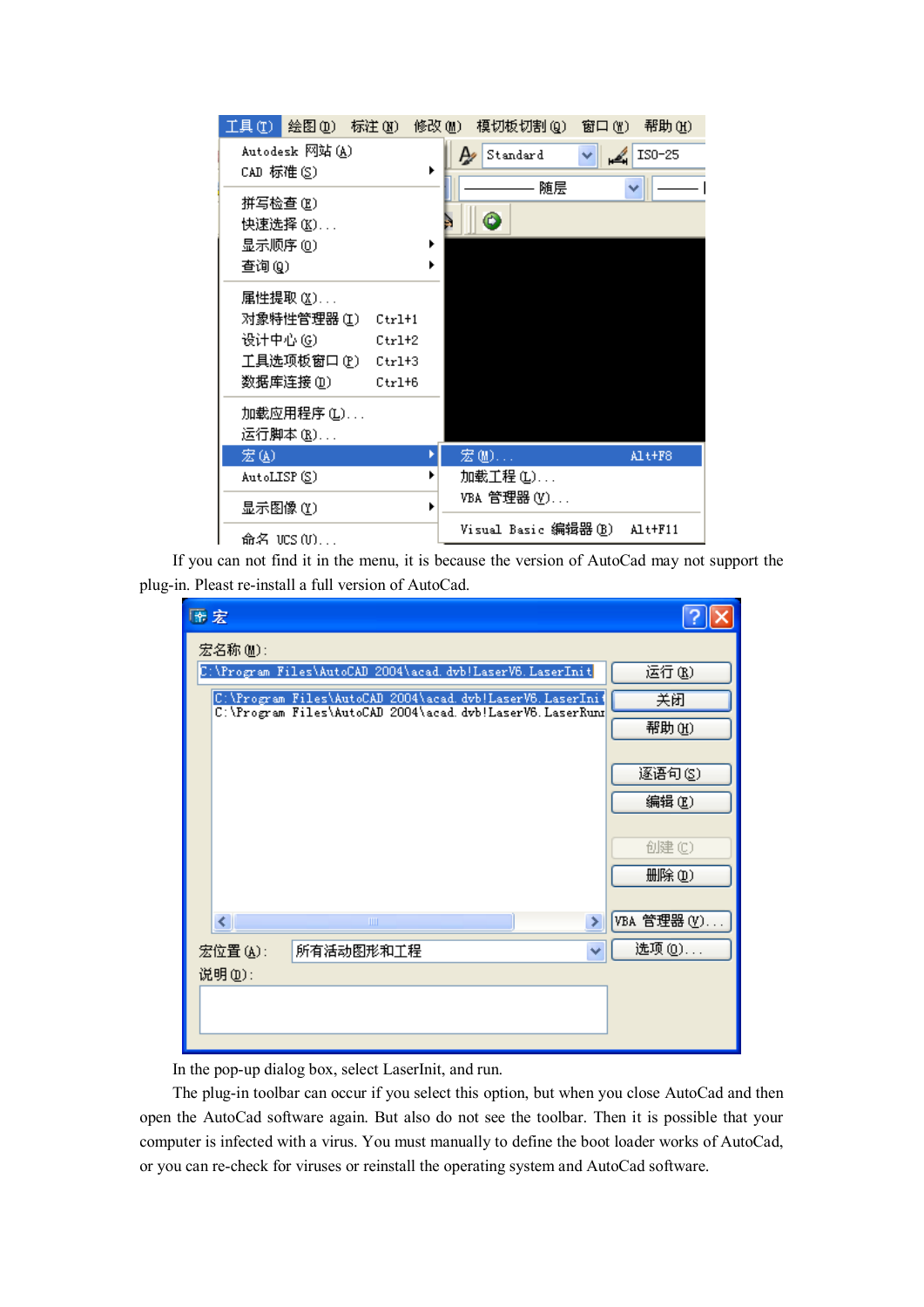|             | 工具 ①  绘图 ①) 标注 (N)  修改 (M) |          |   | 模切板切割 (g)          | 窗口(Y) |
|-------------|----------------------------|----------|---|--------------------|-------|
| CAD 标准(S)   | Autodesk 网站(A)             |          |   | Standard<br>₽      |       |
|             |                            |          |   | 随层                 |       |
| 拼写检查(E)     |                            |          |   |                    |       |
|             | 快速选择 (K).                  |          |   | ¢                  |       |
| 显示顺序 ①)     |                            |          | ▶ |                    |       |
| 查询(g)       |                            |          |   |                    |       |
|             | 属性提取 (½).                  |          |   |                    |       |
|             | 对象特性管理器 (I)                | $Ctr1+1$ |   |                    |       |
| 设计中心(6)     |                            | $Ctr1+2$ |   |                    |       |
|             | 工具选项板窗口 (P) Ctrl+3         |          |   |                    |       |
|             | 数据库连接 ⑪)                   | $Ctr1+6$ |   |                    |       |
|             | 加载应用程序 (L).                |          |   |                    |       |
|             | 运行脚本 (B)                   |          |   |                    |       |
| 宏国          |                            |          |   |                    |       |
| AutoLISP(S) |                            |          |   | 加载(L)              |       |
| 显示图像 (Y)    |                            |          |   | Visual LISP 编辑器(V) |       |

Manual process of loading plug-in as follows, select the menu 【Tools】->AutoLISP->加载.

In the dialog box, you should to choose the "Content" button that was under the "Start Group".

| 加载/卸载应用程序          |                                                      |                              |     |
|--------------------|------------------------------------------------------|------------------------------|-----|
|                    | 查找范围(I): 2004                                        | $0$ $0$ $0$ $10$             | IR. |
| Data Links         | Plotters                                             | WebDepot                     |     |
| $\exists$ Drv      | Sample                                               | WebServices                  |     |
| Fonts              | Support                                              | of acad. dvb                 |     |
| Help               | Template                                             | <b>Road</b> AcApp. arx       |     |
| LaserWorkV5        | Textures                                             | <b>Re</b> AcArray, arx       |     |
| Plot Styles        | UserDataCache                                        | <b>Reader</b> AcArxAdlm. arx |     |
| $\sim 100$         |                                                      | ⋗                            |     |
| 文件名 (N):           |                                                      | 加载(L)                        |     |
| 文件类型 ①):           | AutoCAD 应用程序 (*. arx;*. 1sp;*. dvb; v                |                              |     |
|                    |                                                      |                              |     |
| 已加载的应用程序           | 历史记录列表                                               | 添加到历史记录 (A)                  |     |
| 文件                 | 路径                                                   | 卸载(U)                        |     |
| acad. ISP          | C:\Program Files\AutoCAD                             |                              |     |
| acad.mnl           | C:\Documents and Settings                            | 启动组                          |     |
| acad200<br>acad200 | C:\Program Files\AutoCAD<br>C:\Program Files\AutoCAD |                              |     |
| AcApp. arx         | C:\Program Files\AutoCAD                             |                              |     |
| AcDb1C1            | C:\Program Files\AutoCAD  ∨                          |                              |     |
| ≺∣                 | III                                                  | 内容(0)                        |     |
|                    |                                                      |                              |     |
|                    |                                                      | 关闭(C)<br>帮助 (H)              |     |
|                    |                                                      |                              |     |

Select "Add" button in the pop-up dialog box. In the AutoCad directory, manually locate and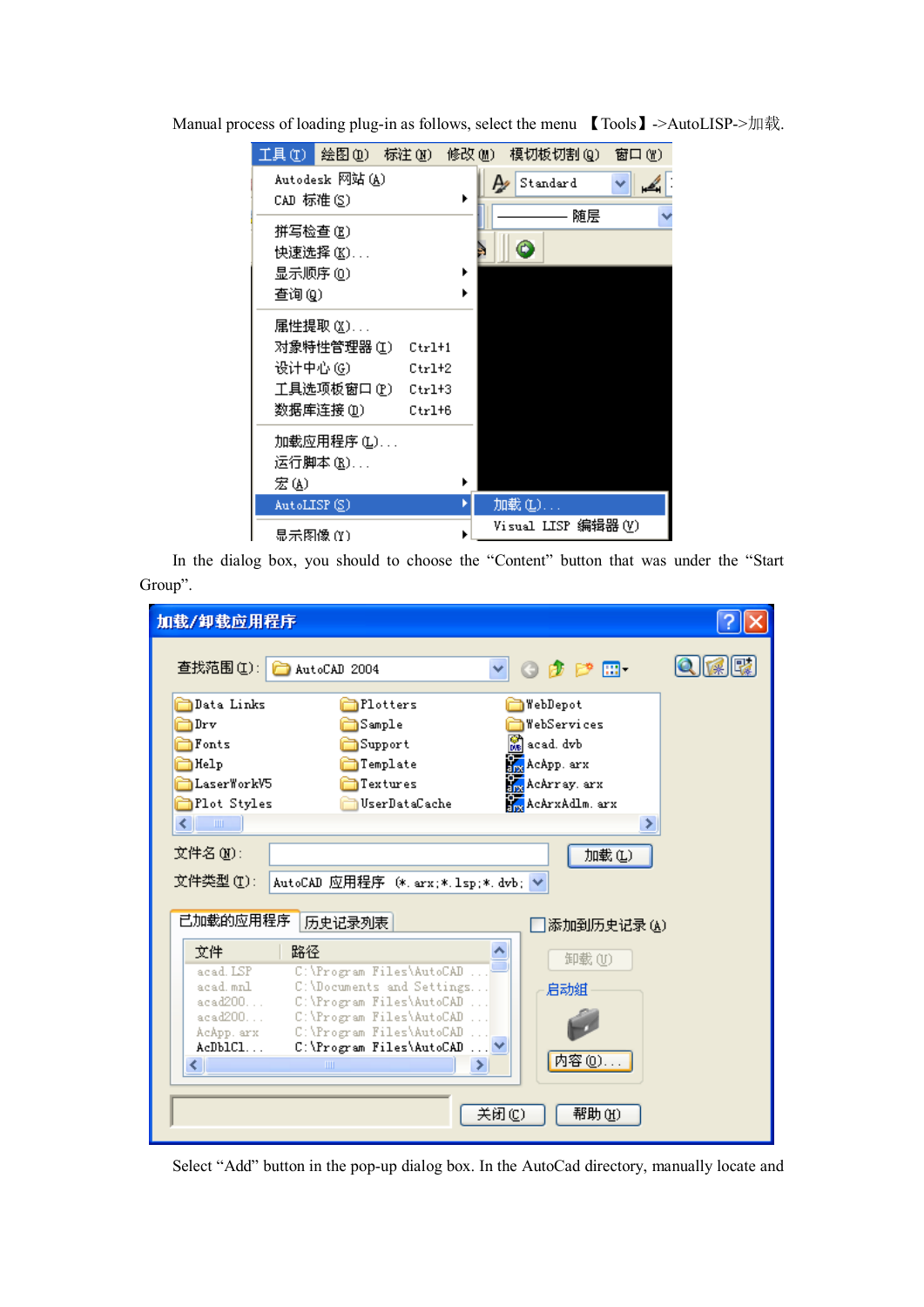select acad.dvb,acad.lsp. And loading these two files.

| 后动组                    |                                                                  |
|------------------------|------------------------------------------------------------------|
| 应用程序列表:                |                                                                  |
| 文件                     | 路径                                                               |
| acad. dvb<br>acad. 1sp | C:\Program Files\AutoCAD 2004\<br>C:\Program Files\AutoCAD 2004\ |
|                        |                                                                  |
|                        |                                                                  |
|                        |                                                                  |
|                        |                                                                  |
| 添加(A)                  | 关闭(C)<br>帮助(H)<br>删除(R)                                          |

Adding the file, close the dialog box, and then close the AutoCad. You can see the plug-in toolbar when you open the AutoCad again.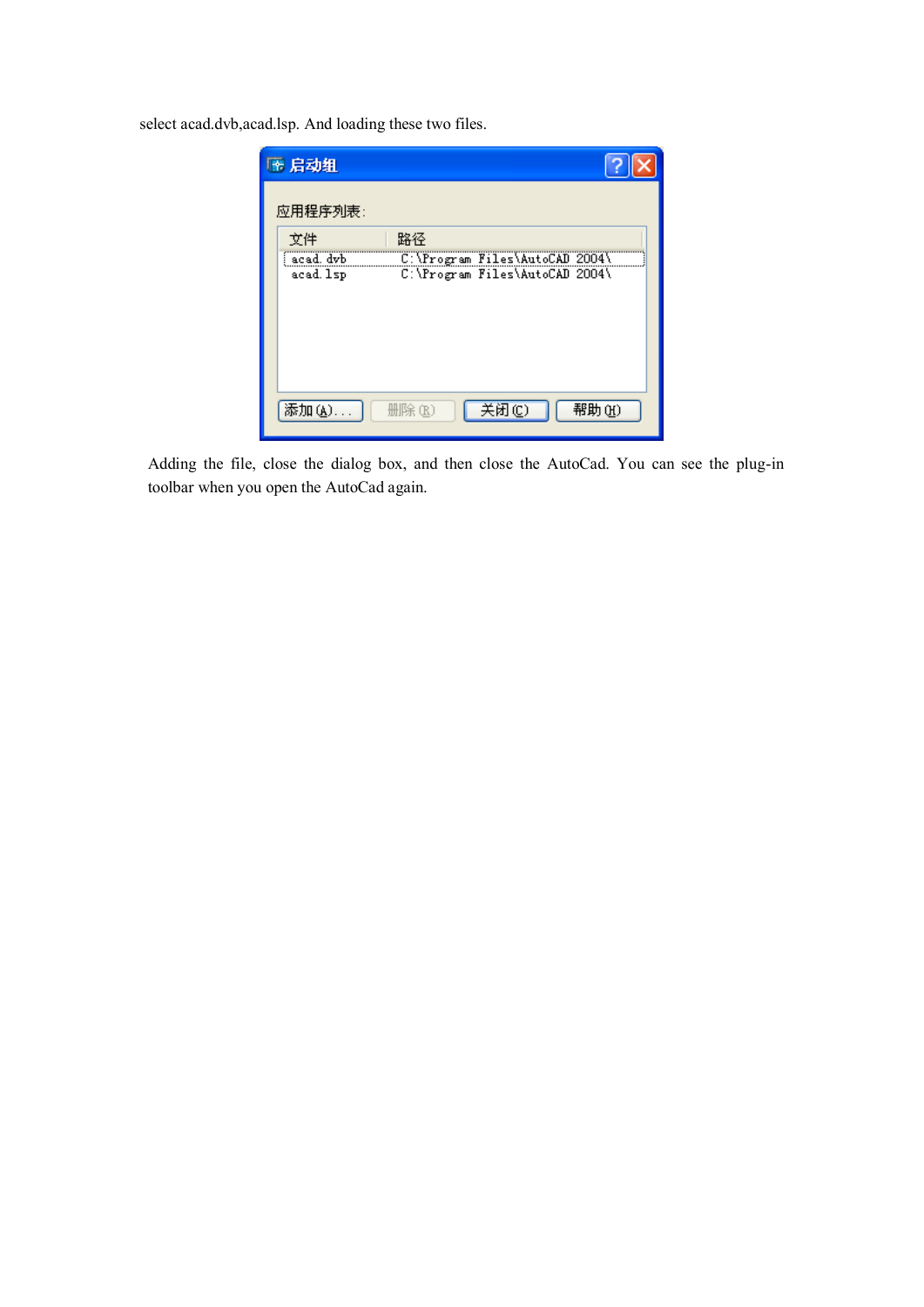## **Chapter 4 The plug-in of Cadian installed**

Cadian plug-in are now available for the non-simplified of Cadian2010. The other version is not tested. When Cadian was installed, you should close the running Cadian procedures.

Run Setup. Select "CaDian Laser" as the "Type". And then click 【Install】.

| <b>Velcome</b> to use                                                                         |                 |  |
|-----------------------------------------------------------------------------------------------|-----------------|--|
| Install USB driver                                                                            | Unistall USB    |  |
| Type:                                                                                         | CaDian Laser    |  |
| Language:                                                                                     | English         |  |
| Mainboard:                                                                                    | RDLC320/RDC633X |  |
| Locate install path<br>Pen drawing lines<br>Plug LaserWork<br>Demo version<br>Install<br>Exit |                 |  |

As CaDian is green software, installation program can not automatically find the installation directory where the need to manually locate the installation path. Select the CaDian installation folder, and click "OK" button.

| Browse for Folder                                                                 |
|-----------------------------------------------------------------------------------|
| Select destination folder. 'Visual Assist X' will be added to the<br>chosen path. |
| AutoCAD 2010                                                                      |
| AutoCAD LT 2005                                                                   |
| Autodesk                                                                          |
| Business Objects                                                                  |
| CADian2010<br>Œ                                                                   |
| <b>CE Remote Tools</b>                                                            |
| Common Files<br>Ŧ                                                                 |
| ComPlus Applications                                                              |
| Corel<br>Ŧ                                                                        |
| DAEMON Tools Lite                                                                 |
| easvMule<br>ШI                                                                    |
|                                                                                   |
| Cancel<br>ОК                                                                      |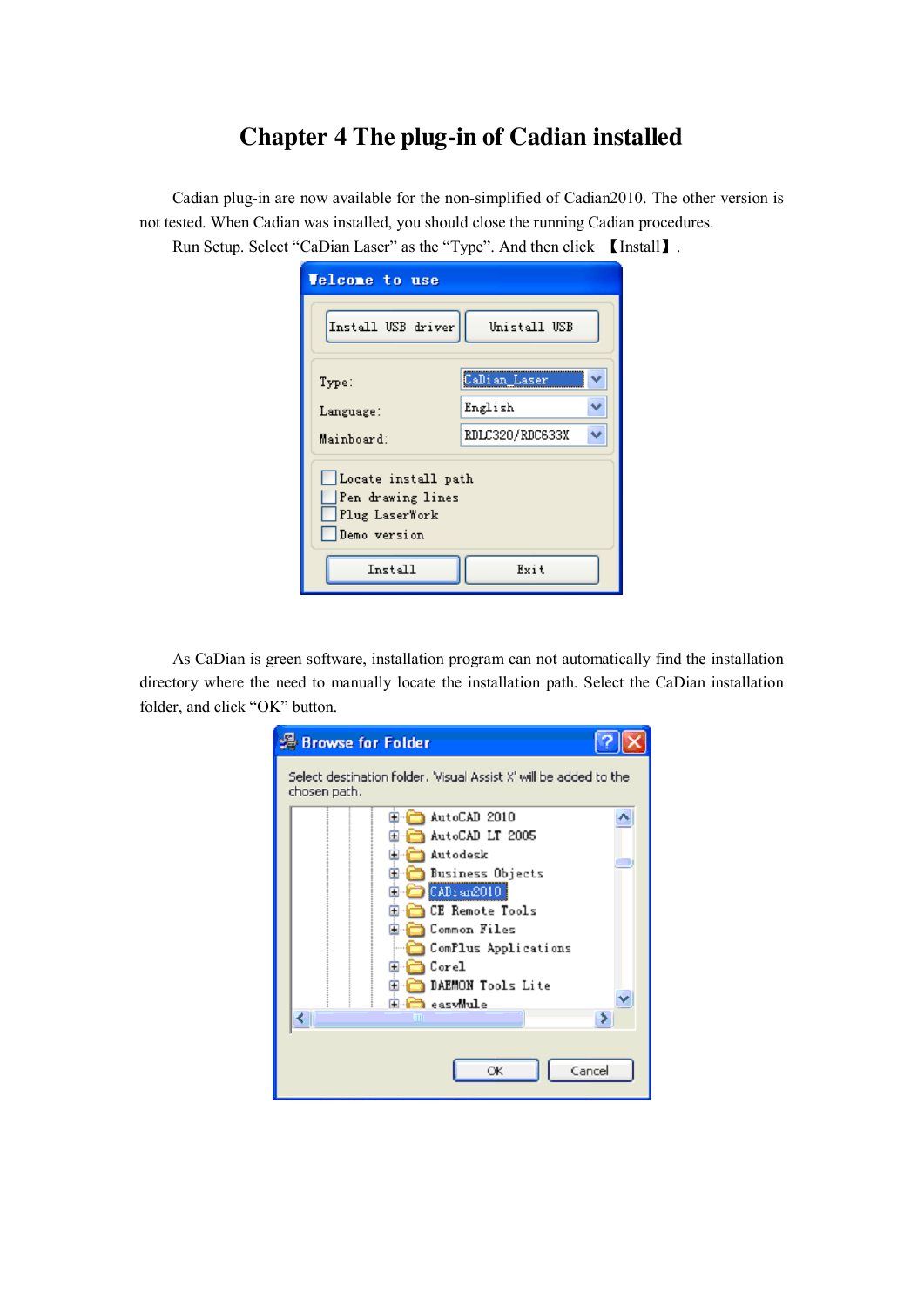After installation is complete, the following dialog box appears.

| <b>RLaserSetUpV6</b> |                 |
|----------------------|-----------------|
|                      | Install Finish! |
|                      |                 |

Exit the installation program, and run CaDian.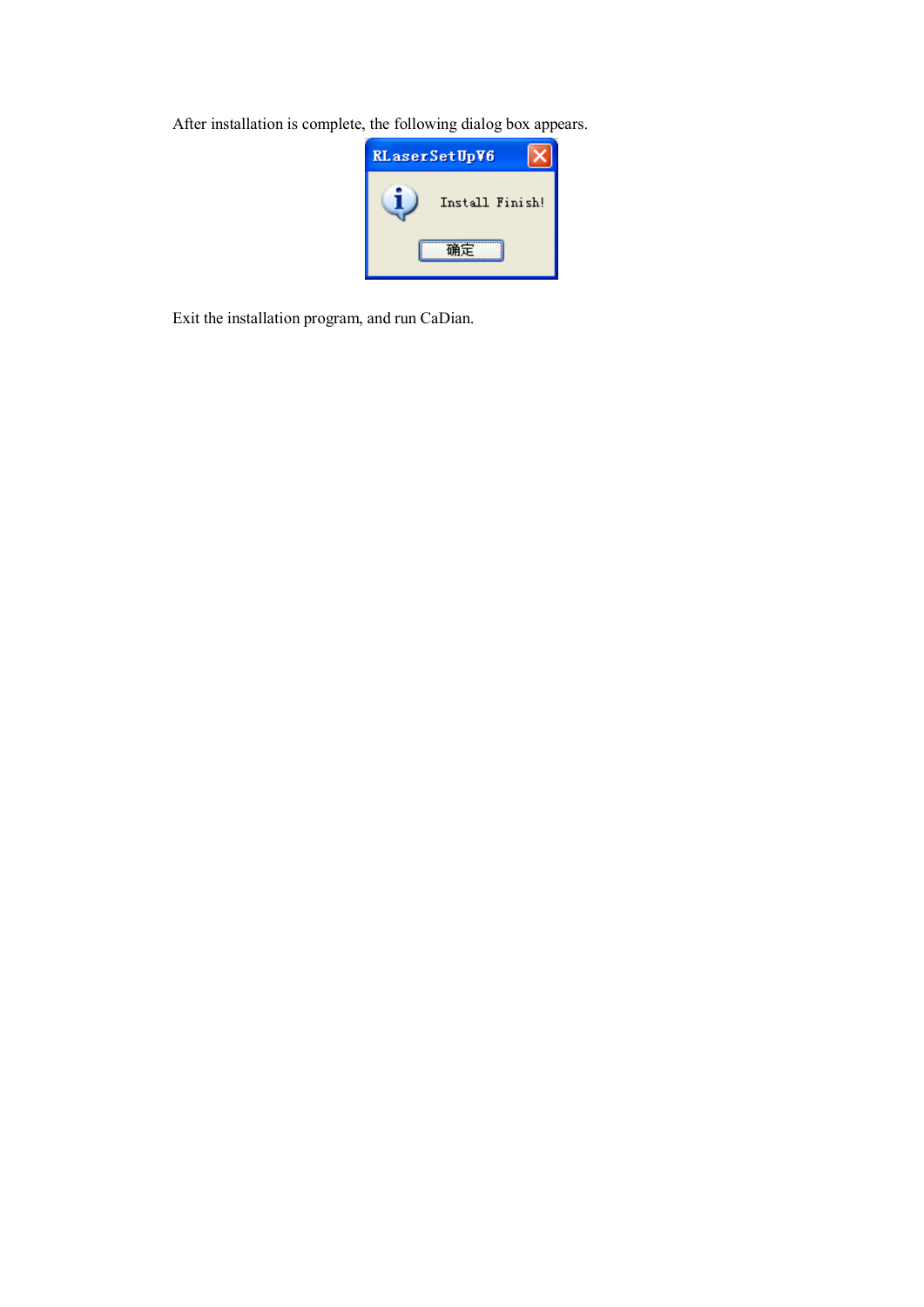## **Chapter 5 The plug-in of Illustrator installed**

Illustrator plug-in are now available for the non-simplified of Illustrator CS5. The other version is not tested. When Illustrator was installed, you should close the running Illustrator procedures.

Run Setup. Select "Illustrator\_Laser" as the "Type". And then click 【Install】.

| <b>Velcome to use</b>                                                      |                   |  |
|----------------------------------------------------------------------------|-------------------|--|
| Install USB driver                                                         | Unistall USB      |  |
| Type:                                                                      | Illustrator_Laser |  |
| Language:                                                                  | Simplify Chinese  |  |
| Mainboard:                                                                 | RDLC320/RDC633X   |  |
| Locate install path<br>Pen drawing lines<br>Plug LaserWork<br>Demo version |                   |  |
| Install                                                                    | Exit              |  |

As Illustrator is green software, installation program can not automatically find the installation directory where the need to manually locate the installation path. Select the Illustrator installation folder, and click "OK" button.

| <b>Browse for Folder</b>                                                          |
|-----------------------------------------------------------------------------------|
| Select destination folder. 'Visual Assist X' will be added to the<br>chosen path. |
| 95599 Certificate Tools                                                           |
| 39080508                                                                          |
| Adobe                                                                             |
| Adobe Illustrator CS4                                                             |
| Illustrator CS5                                                                   |
| Photoshop CS<br>Œ                                                                 |
| Reader 9.0                                                                        |
| Ahead<br>ш                                                                        |
| AliWangWang                                                                       |
| American LaserWare                                                                |
| AnswerWorks 4.0                                                                   |
|                                                                                   |
|                                                                                   |
| Cancel<br>OK                                                                      |